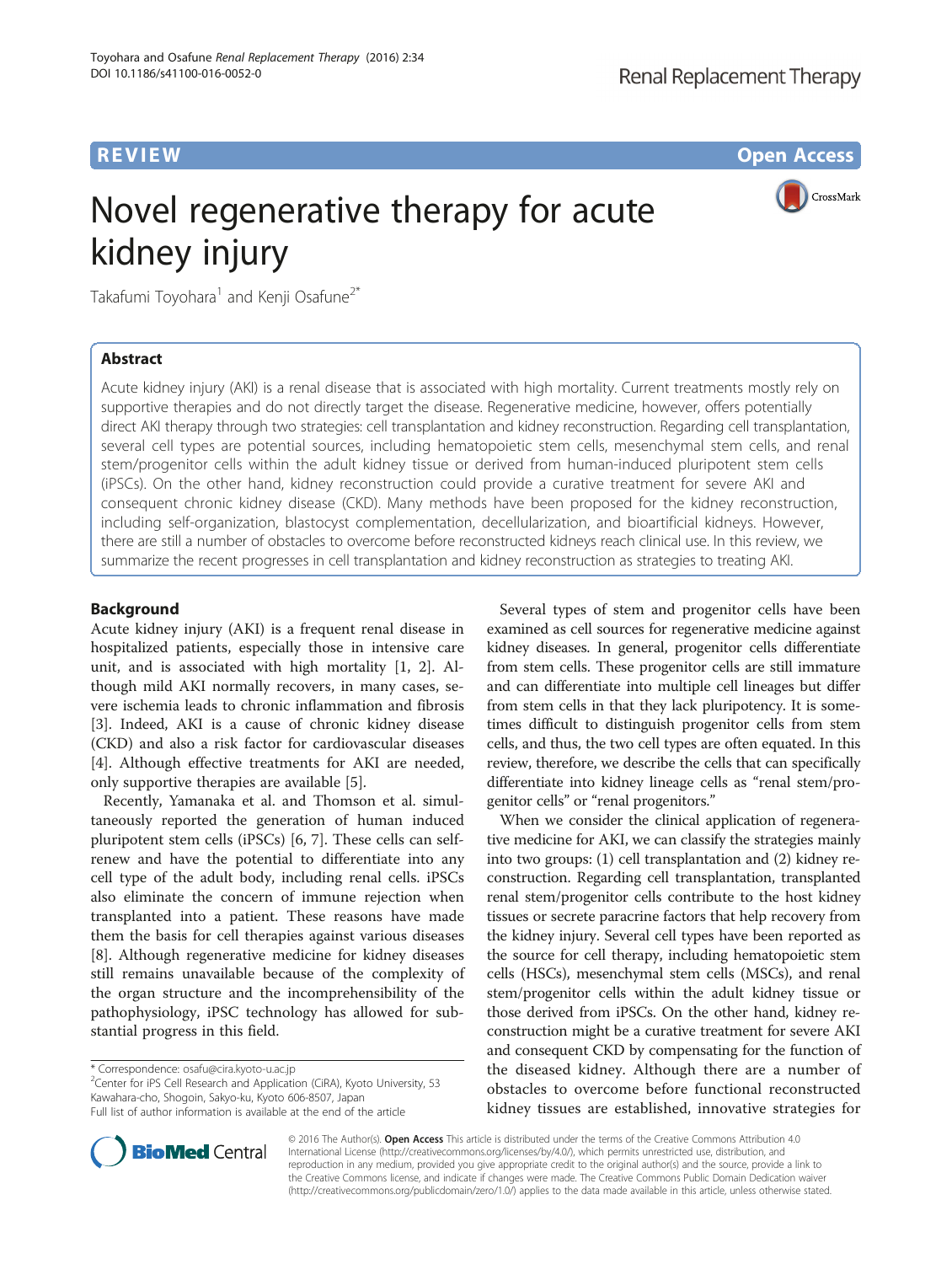their generation, such as self-organization, blastocyst complementation, decellularized kidney, and bioartificial kidney, are being developed. In this review, we summarize the recent progress in these regenerative medicines for treatment against AKI.

### Cell transplantation

Acute tubular necrosis (ATN) is mainly observed in AKI as a consequence of acute injury induced by multiple causes, such as ischemia or nephrotoxic agents. After ATN, renal tubule cells show a tendency to spontaneously regenerate, but complete repair is not achieved in severe cases. Further, if ATN is observed in a large area of the kidney, interstitial renal fibrosis occurs [[9](#page-7-0)]. It remains controversial whether stem cell populations exist within the adult kidney and whether they contribute to the regeneration of renal tubule cells after ATN. Recent reports have described dedifferentiated cells from renal tubule epithelia as mainly responsible for the repair of the renal tubule in AKI [[9](#page-7-0), [10](#page-7-0)].

Cell transplantation could help during the repair phase after ATN. For example, transplanted stem/progenitor cells could provide additional cell materials for the kidney regeneration and/or secrete paracrine factors that help the renal tubule regenerate. A paracrine effect is more likely if the epithelial dedifferentiation of renal tubule cells is the main mechanism for recovery from AKI. However, the replacement of injured renal tubule cells is also a likely and intriguing mechanism. Several types of stem/progenitor cells have been reported as candidate cell sources (Table 1). Below, we outline how each can be used for treatment against AKI.

### **HSCs**

HSCs are somatic stem cells in the bone marrow that can self-renew and differentiate specifically into blood cells, such as erythrocytes, thrombocytes, and leukocytes. Several cell surface markers have been identified to isolate HSCs in mouse and human [\[11](#page-7-0), [12\]](#page-7-0). HSCs have been reported to have a therapeutic potential against AKI. For example,

mouse Lin<sup>−</sup> Sca-1+ HSCs are able to differentiate into renal epithelial tubule cells [\[13, 14\]](#page-7-0), and human CD34<sup>+</sup> HSCs were shown to promote the proliferation of both endothelial and epithelial cells after ischemia/reperfusion (I/R) injury [\[15\]](#page-7-0). However, there remains dispute about whether HSCs truly contribute to recovery from ATN in adult animals, as cell fusion obscures whether HSCs can become renal stem/progenitor cells [[16\]](#page-7-0). There is also evidence indicating HSCs can exasperate AKI, as it was reported that an increase in the number of circulating HSCs induced by pharmacological mobilization from the bone marrow was associated with increased severity and mortality [\[17\]](#page-7-0). Furthermore, the mechanisms by which HSCs protect renal tubules against AKI remain to be clarified. It might be that HSCs repair the kidney injury by producing protective and regenerative factors rather than by producing renal stem/ progenitor cells.

#### **MSCs**

MSCs are a heterogeneous stem cell population derived from the bone marrow, adipose tissue, and other organs but are the easiest to acquire from adipose tissue [\[18](#page-7-0)]. MSCs show a fibroblast-like cell shape and can differentiate into cells constituting mesenchymal tissues, which include cartilage, bone, muscle and fat. MSCs were also thought to have differentiation potential into kidney lineage cells and thus could replace destroyed renal cells [[19, 20\]](#page-7-0). At the same time, it has been reported that MSCs only remain temporarily in injured kidneys and show renoprotective function by secreting paracrine factors that act as anti-apoptotic, mitogenic, anti-inflammatory, and immune-modulating molecules [\[21](#page-7-0), [22](#page-7-0)]. MSCs secrete multiple renotrophic factors, including hepatocyte growth factor (HGF), insulin-like growth factor-1 (IGF-1), vascular endothelial growth factor (VEGF), and angiopoietin 1 (ANG-1) [[22\]](#page-7-0). In addition, extracellular vesicles/microvesicles, which contribute to cell-to-cell interactions, are also candidate therapeutic factors secreted by MSCs [[23](#page-7-0)]. MSCs have shown therapeutic effects in various types of animal AKI models, such as those induced by

Table 1 Characteristics of candidate renal stem/progenitor cells for cell therapy against AKI

|                                            | Source                                           | Accessibility | Supply   | Therapeutic<br>effects                                                    | Tumorigenicity | Ethical<br>issue | Immune<br>matching                      | Clinical<br>application/<br>clinical trial | Obstacles to<br>overcome                               |
|--------------------------------------------|--------------------------------------------------|---------------|----------|---------------------------------------------------------------------------|----------------|------------------|-----------------------------------------|--------------------------------------------|--------------------------------------------------------|
| Mesenchymal<br>stem cells                  | Bone marrow.<br>adipose tissue,<br>other tissues | Moderate      | I imited | Paracrine<br>effects                                                      | Possible       | None             | Yes                                     | Phase II trial                             | Variable therapeutic<br>effects                        |
| Adult renal stem/<br>progenitor cells      | Various locations<br>in adult kidney             | Difficult     | Limited  | Replacement of Unknown<br>renal tissues or<br>cells/paracrine<br>effects  |                | None             | It is up to<br>their stable<br>supplies | None                                       | Unknown origin/<br>unpredictable and<br>limited supply |
| Renal progenitors<br>derived from<br>IPSCs | Skin, blood, other Easy<br>cell type             |               | Infinite | Replacement of Possible<br>renal tissues or<br>cells/paracrine<br>effects |                | None             | Yes                                     | None                                       | Unestablished<br>differentiation<br>protocol           |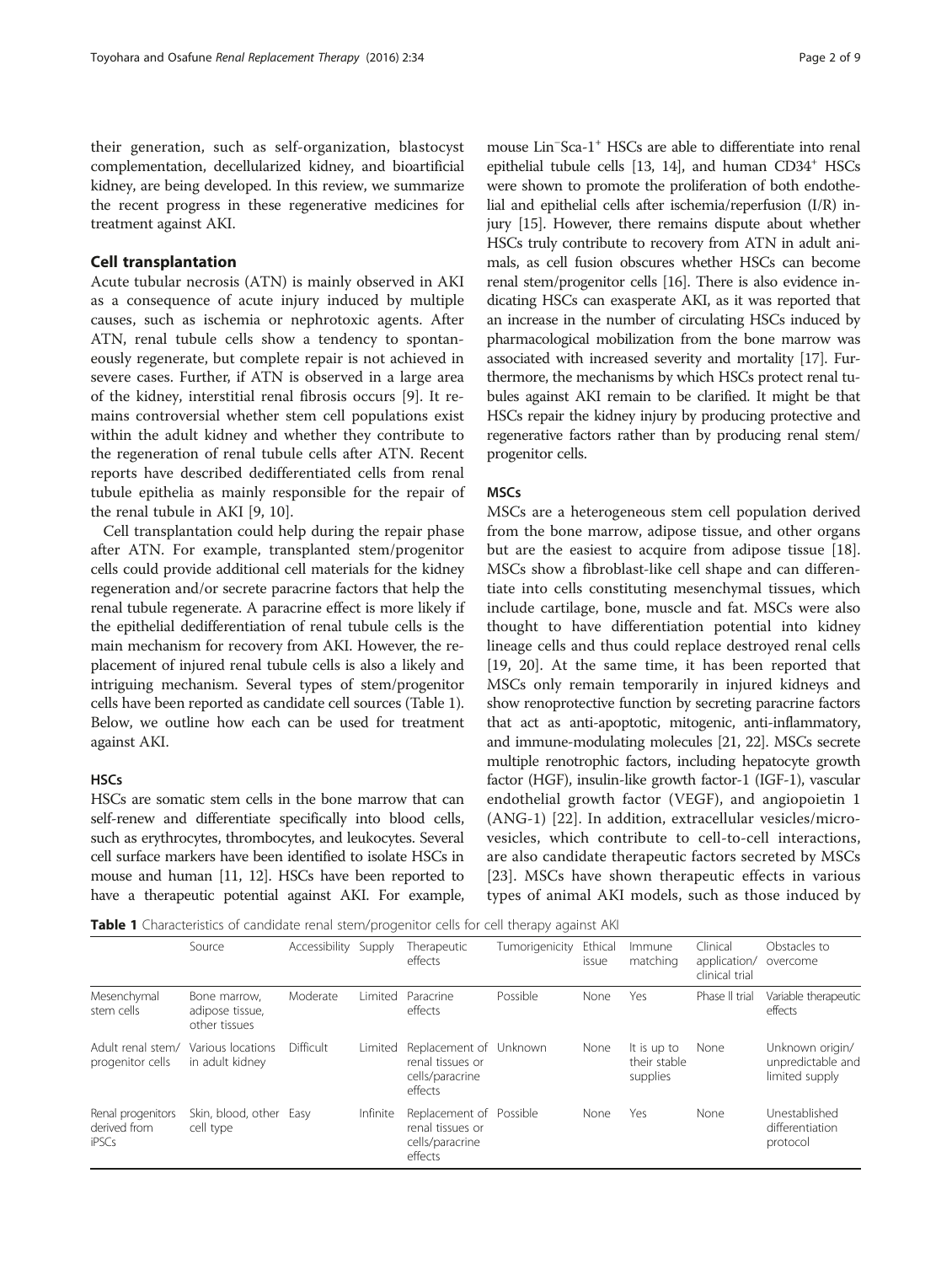cisplatin or gentamicin administration, by the intramuscular injection of glycerol and by I/R injury [[24](#page-7-0)–[27](#page-7-0)]. Recently, adipose tissue-derived MSCs were shown to have therapeutic benefits against AKI [\[28](#page-7-0)–[31\]](#page-7-0), which could secure supply of MSCs and promote the clinical applications. Several studies have shown the multiple therapeutic effects of MSCs in vivo, and phase 1 and phase 2 clinical trials using MSCs have been done for AKI following cardiac surgery (#NCT00733876 and #NCT01602328) [\[32\]](#page-7-0). However, further optimization of the therapeutic protocols, such as the route of delivery, the volume of the MSC infusion, and the timing of the administration, is needed [[33](#page-7-0)]. In addition, despite its promise, it has not yet been reported that MSCs have protective effects against AKI or other kidney diseases in human. Additionally, MSCs derived from different adult and neonatal tissues exhibit heterogeneity and variation in their surface marker expression and function [[18](#page-7-0), [34](#page-7-0)], making it difficult to establish clonal MSC populations that have stable therapeutic effects against AKI.

#### Adult renal stem/progenitor cells

While recent reports have demonstrated that renal stem/ progenitor populations derived from dedifferentiated renal tubule cells in the adult kidney are mainly responsible for the regeneration of renal tubules [\[9](#page-7-0)], other stem/progenitor cell types have been isolated from various locations in the adult kidney [\[35](#page-7-0)–[39](#page-8-0)]. Stem cell populations proliferate very slowly and show specific markers. Taking advantage of these features, scientists have isolated renal stem/progenitor cells using several methods, such as label-retaining assays [[35](#page-7-0), [36\]](#page-7-0), clonogenic cell assays [\[37\]](#page-8-0), side population (SP) assays [[39](#page-8-0)], and flow cytometry [[38](#page-8-0)].

Label-retaining cells (LRCs) are identified by the injection of the thymidine analog 5-bromo-2-deoxyuridine (BrdU) into mice. BrdU is retained in slow cycling tissue-specific stem cells. Maeshima et al. used this strategy to find LRCs in renal epithelial tubular cells, which contribute to tubular regeneration after I/R injury, in the rat kidney [[36](#page-7-0)].

Kitamura et al. used clonogenic cell assays to establish clonal cells derived from the S3 segment of rat proximal renal tubules. These cells showed potent proliferative capacity and expressed Sca-1, c-kit, and Pax2, markers of stem cells, and embryonic renal progenitors [\[37](#page-8-0)]. Transplantation of the clonal cells significantly improved the renal function in both cisplatin-induced and I/R AKI models [\[40\]](#page-8-0). Although these cells could differentiate into tubular epithelial cells, it was suggested that their therapeutic effects mainly come from paracrine factors they produced.

SP assays have been used to purify cells that can efflux the DNA-binding dye Hoechst 33342 and exhibit stem cell-like characteristics. These cells are accordingly referred to as SP cells. Hishikawa et al. clarified the gene expression profile of kidney SP cells in both renal failure

models and healthy controls and showed that these cells express musculin/MyoR [\[39](#page-8-0)]. Musculin/MyoR might play crucial roles in the regenerative processes of the adult kidney. The injection of kidney SP cells improved renal function in drug-induced nephropathy models, even though the SP cells located in the interstitial spaces of the kidney and seemed to exert their therapeutic effects by producing paracrine growth factors [[39\]](#page-8-0).

Regarding stem cells isolated by cell surface markers, CD133(+)CD24(+) cells have been reported as renal stem/progenitor cells that localize at the urinary pole of the Bowman's capsule in adult human, mouse, and rat kidneys. When the cells were intravenously injected into severe combined immunodeficiency (SCID) mice with AKI induced by rhabdomyolysis, they integrated into the host renal tissues, differentiated into glomerular podocytes and renal tubular epithelium, and replaced the injured renal cells [\[38\]](#page-8-0).

Among the renal stem/progenitor populations described above, only LRCs and  $CD133(+)CD24(+)$  cells produce their therapeutic benefits against AKI by integrating into the adult renal tubules as the main mechanism. The other stem/progenitor cell populations can improve AKI but do so mainly by secreting paracrine factors. LRCs and CD133(+)CD24(+) cells too likely secrete paracrine factors. In general, however, the considered stem/progenitor cells have not been fully characterized in terms of their origins or the molecular nature of their paracrine factors. Further, it is difficult to obtain a sufficient number of these cells from adult kidneys for treatment. In addition, there is a risk of immunorejection. Further studies are needed before these cells have clinical use.

### Renal stem/progenitor cells differentiated from pluripotent stem cells

Recently, two reports including one from our group have shown the therapeutic effects of renal progenitor cells differentiated from human iPSCs against AKI [[41, 42](#page-8-0)]. Because of the potential to infinitely proliferate and bypass immunorejection issues, iPSCs are considered a more stable and suitable cell source for renal stem/progenitor cells. We thus aimed to establish a method by which iPSCs can be differentiated into embryonic renal progenitor cells that have the capacity to further differentiate into nephron-forming glomerular and renal tubular cells.

In the developmental process, renal progenitors exist in metanephric mesenchyme (MM), which is derived from intermediate mesoderm (IM) [\[43](#page-8-0)]. Lineage-tracing analyses showed that Odd-skipped related 1 (Osr1) is one of the earliest markers of IM [[44\]](#page-8-0). We generated OSR1-GFP knockin human iPSC lines and established efficient methods to induce OSR1<sup>+</sup> IM cells using a combination treatment with growth factors and small molecules [\[45, 46\]](#page-8-0). Osr1 is expressed in renal progenitors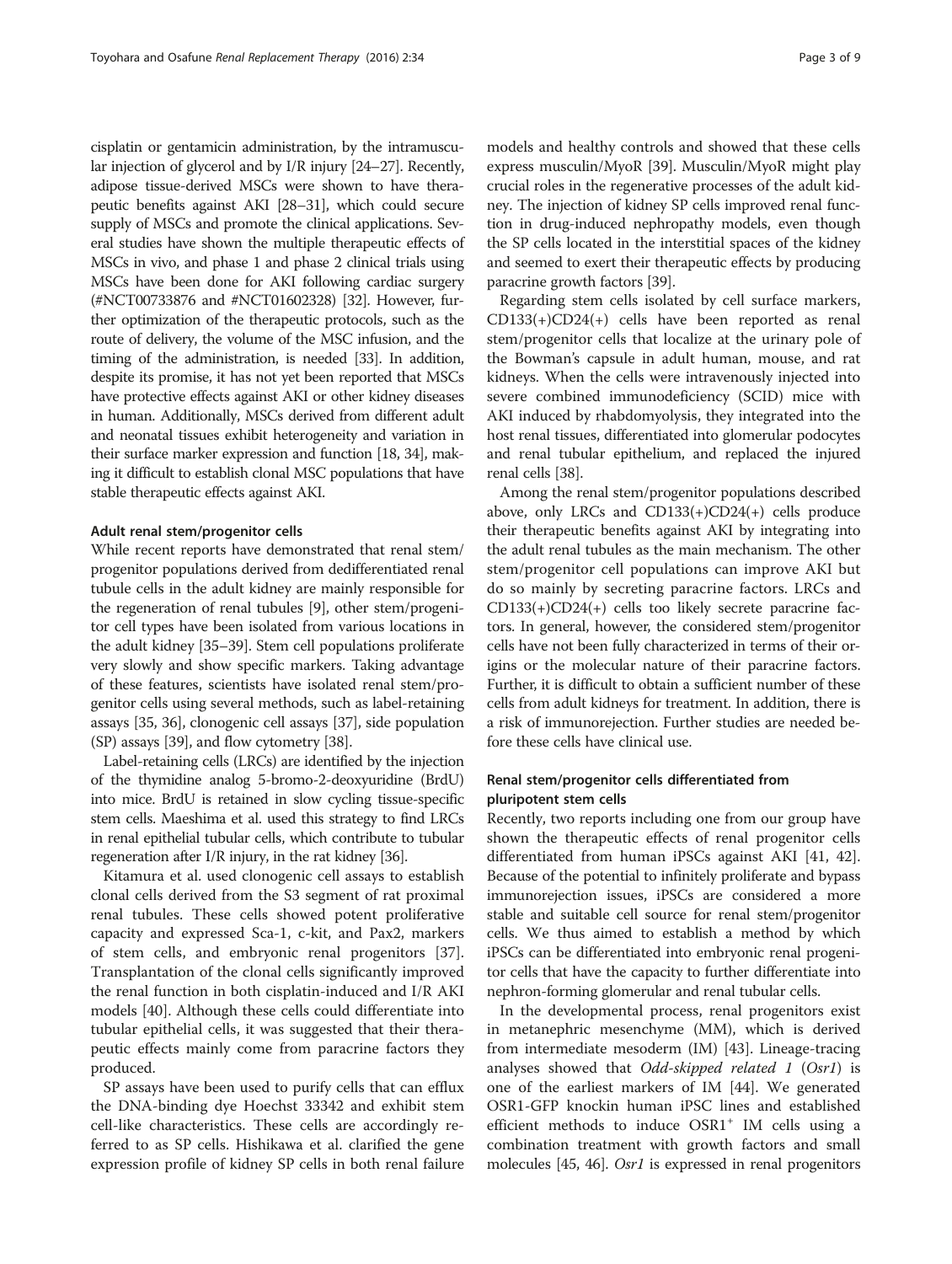in IM and MM, although it is also expressed in the lateral plate mesoderm of early-stage mouse, chick, and fish embryos [\[44, 47](#page-8-0), [48\]](#page-8-0). On the other hand, renal progenitors in MM express the homeodomain transcriptional regulator Six2 in addition to Osr1, although Six2 is also expressed in other fetal organs, such as the skeletal muscle, limbs, heart, eyes, and middle ears [\[49, 50\]](#page-8-0). Additionally, Osr1 and Six2 interact synergistically to maintain nephron pro-genitor cells in MM [\[51](#page-8-0)]. We thus defined OSR1<sup>+</sup>SIX2<sup>+</sup> cells as renal progenitors.

In order to establish a multistep differentiation protocol from human iPSCs into OSR1<sup>+</sup>SIX2<sup>+</sup> renal progenitors, we derived OSR1-GFP/SIX2-tdTomato double knockin human iPSC lines [\[41\]](#page-8-0). We differentiated the human iPSC line into OSR1<sup>+</sup> IM cells using our robust differentiation protocol and then screened for growth factors and compounds that can further differentiate OSR1<sup>+</sup> IM cells into OSR1<sup>+</sup>SIX2<sup>+</sup> renal progenitors. As a result, we found that the combination of transforming growth factor (TGF)β1 isoforms and bone morphogenetic protein (BMP) signal inhibitors, such as DMH1, induced OSR1<sup>+</sup>SIX2<sup>+</sup> renal progenitors (Fig. 1). We confirmed that the induced OSR1 + SIX2+ cells expressed other renal progenitor markers and that these cells reconstituted three-dimensional (3D) renal structures in vitro and in vivo, although they could mainly differentiate into renal tubule cells.

Assuming that OSR1<sup>+</sup>SIX2<sup>+</sup> renal progenitors could replace and regenerate renal tubule cells in AKI, we injected them into the kidney parenchyma of mouse AKI models induced by I/R injury. However, only a

small number of OSR1<sup>+</sup>SIX2<sup>+</sup> renal progenitors were integrated into the host renal tubules, and no therapeutic benefit was observed. Then, we transplanted OSR1<sup>+</sup>SIX2<sup>+</sup> renal progenitors into the renal subcapsular space, expecting that paracrine factors secreted from the renal progenitors might exert therapeutic effects. Indeed, AKI in mice induced by I/R injury was ameliorated, as indicated by the significant suppression of elevated blood urea nitrogen (BUN) and serum creatinine (Cre) levels (Fig. [2a](#page-4-0)) and attenuation of histopathological damages, such as urinary cast formation and tubular necrosis. Notably, the treatment improved interstitial fibrosis at day 12 after I/R, which suggests the possibility of preventing the progression to chronic disease (Fig. [2b](#page-4-0)). We then examined the molecular identity of the paracrine factors secreted from the OSR1<sup>+</sup>SIX2<sup>+</sup> renal progenitors by microarray and multiplex protein detection analyses, identifying them, such as ANG-1, VEGF, and HGF. Our results demonstrate that the transplantation of renal progenitors derived from human iPSCs has therapeutic benefits against AKI, mainly by producing trophic effects [\[41\]](#page-8-0).

Imberti et al. have also reported that the transplantation of renal progenitors differentiated from human iPSCs improves AKI [\[42\]](#page-8-0). The group differentiated renal progenitors using numerous growth factors and compounds, including activin A, fibroblast growth factor (FGF)2, BMP7, glial cell line-derived neurotrophic factor (GDNF), retinoic acid, phosphoinositide 3-kinase (PI3K) inhibitor, and ras homologue gene family member A (RhoA) inhibitor. Cisplatin-induced kidney injury was used as an AKI mouse

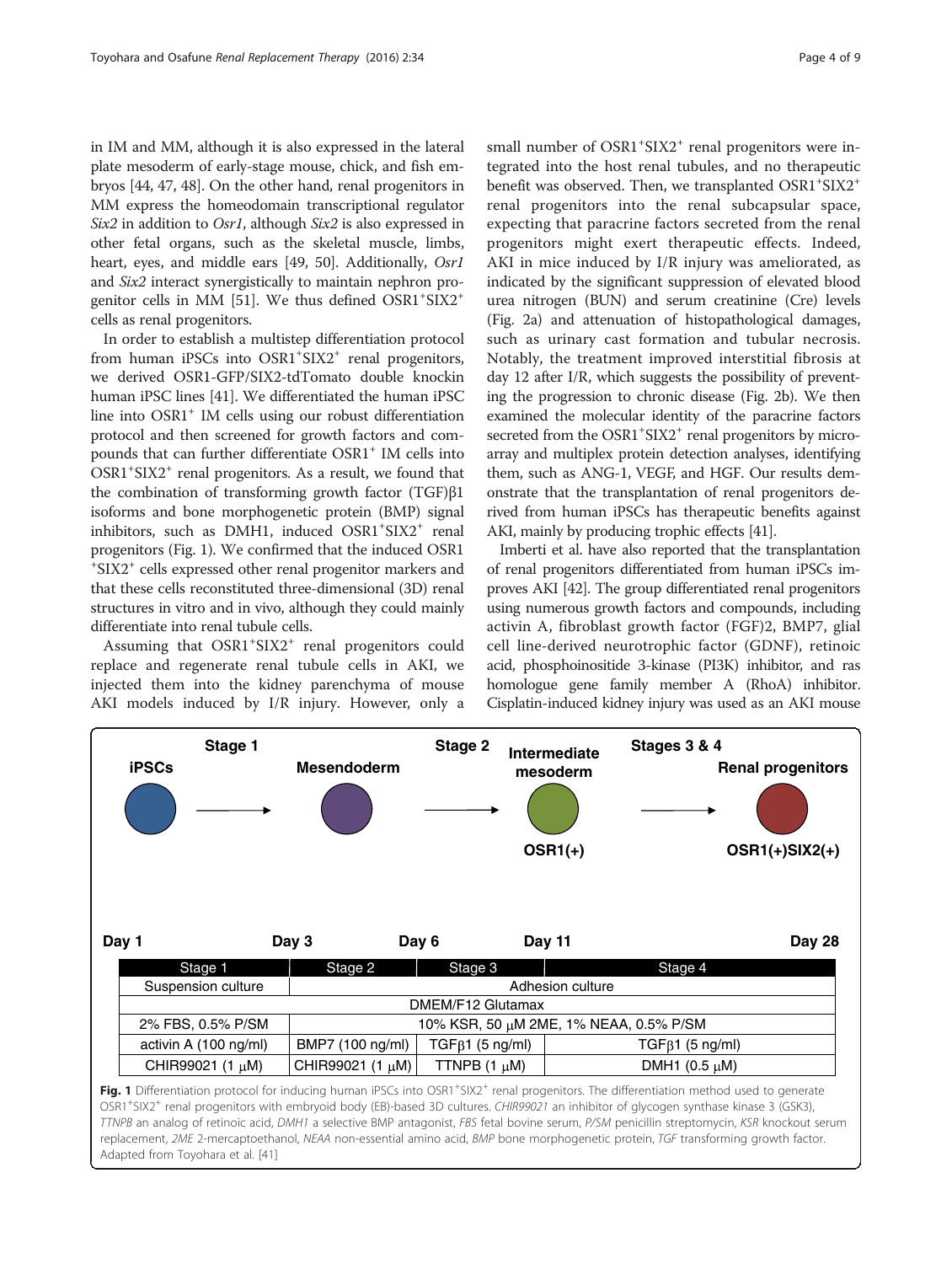<span id="page-4-0"></span>

model. While the differentiation protocol and the type of AKI mouse model were different from our report, the transplantation of renal progenitors in their study also improved AKI. Other large differences between the two studies include the transplantation method and the integration of the renal progenitors into the host mouse kidney. The group injected the renal progenitors through the mouse tail vein and confirmed that most cells remained in the host kidney and integrated into the host renal tubules. Although there is still the possibility that paracrine factors secreted from the progenitors may be mainly responsible for the observed therapeutic effects, it was suggested that the amelioration of AKI was the result of the integration of the renal progenitors into host renal tubules.

These two studies show the potential of regenerative therapy for kidney diseases using human iPSC-derived renal progenitors. However, optimization of the directed differentiation and transplantation of progenitor cells is needed. Further characterization of human iPSC-derived renal progenitors is also required.

#### Kidney reconstruction

Although the reconstruction of the whole kidney might solve the problem of donor organ shortage in kidney transplantation and become a radical treatment for kidney disease, there remain a number of technical obstacles to overcome. Some may be solved using innovative strategies, such as self-organization, blastocyst complementation, decellularized kidney, and bioartificial kidney.

#### Self-organization

Self-organization is the process where stem/progenitor cells spontaneously reconstitute mini-organs in a 3D culture. This ability makes self-organization a potentially powerful tool for generating 3D models of human organ development. Recently, several groups have differentiated human iPSCs or human embryonic stem cells (ESCs) into renal progenitor cells and reconstituted 3D kidney-like structures using self-organization.

Our group has reported methods for inducing renal progenitor cells from human iPSCs/ESCs using stepwise differentiation and chemical biology strategies [[41](#page-8-0), [45, 46](#page-8-0)]. By screening growth factors and chemical compounds that can induce renal progenitor cells from human iPSCs, we could induce OSR1<sup>+</sup> IM cells and OSR1<sup>+</sup>SIX2<sup>+</sup> renal progenitors. We also reconstituted 3D nephron-like structures in vitro that mainly contain proximal renal tubules [[41](#page-8-0), [45, 46](#page-8-0)].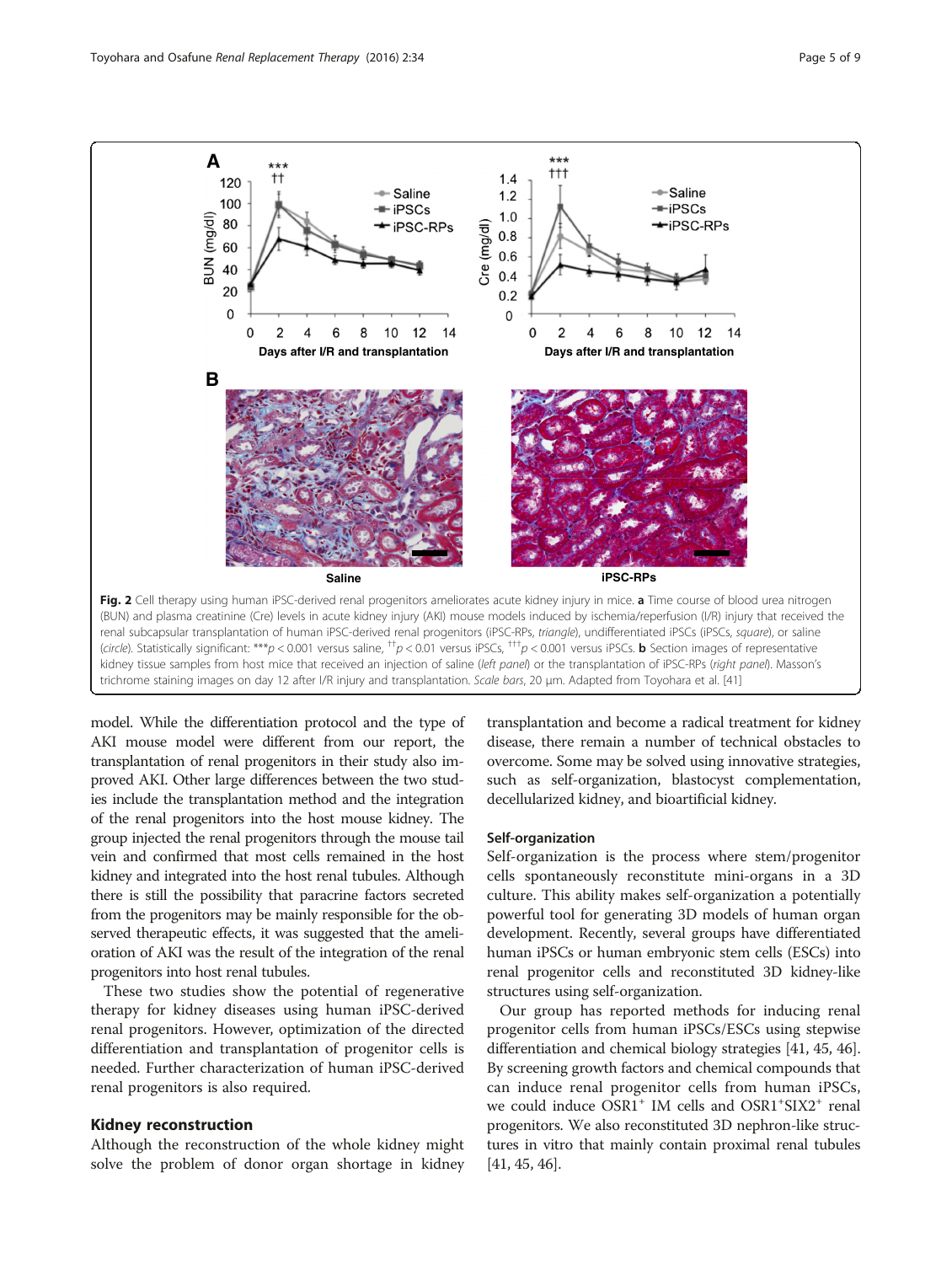Xia et al. reported a protocol by which human iPSCs/ ESCs were differentiated into the progenitors like ureteric bud (UB), an embryonic cell population that gives rise to the collecting system and the lower urinary tract from the renal pelvis to a part of the urinary bladder [[52\]](#page-8-0). Consistently, UB lineage markers, such as HOXB7, RET, and GFRA1, were upregulated in the induced cells. These UB-like progenitors could also assemble the chimeric 3D kidney-like structure with mouse metanephric cells. Two other studies performed by Lam et al. and Kang et al. have also developed original differentiation protocols to generate nephron progenitor cells using 2D adherent cultures and generated 3D nephron-like structures containing renal tubules [[53](#page-8-0), [54](#page-8-0)]. However, the recapitulation of 3D kidney structures containing glomeruli, renal tubules, and collecting ducts in vitro has remained challenging.

Significant advances in the generation of 3D kidneylike structures using renal progenitor cells derived from human iPSCs/ESCs have also been made [\[55](#page-8-0)–[58\]](#page-8-0). These studies established stepwise protocols that mimic kidney development. Taguchi et al. demonstrated by the lineage analysis of mouse embryonic kidney that nephron progenitors in MM are derived from the cell population in posterior nascent mesoderm at embryonic day (E) 8.5 where Brachyury, a marker of primitive streak, is expressed while OSR1 is not [\[55\]](#page-8-0). They also found that UB is derived from the cell population in anterior IM, which expresses OSR1 but not Brachyury at E8.5. Accordingly, they established stepwise protocols to differentiate both mouse ESCs and human iPSCs into nephron progenitors. These progenitors could reconstitute 3D nephron-like structures containing glomeruli and renal tubules by coculture with the mouse embryonic spinal cord [\[55\]](#page-8-0). Takasato et al. induced primitive streak from human ESCs. They then used FGF9 as a factor to induce IM from the primitive streak and generated a self-organizing structure that included both MM and UB lineage cells [[56](#page-8-0)]. The same group modified their differentiation protocol to increase the proportion of MM and succeeded in generating 3D kidney-like structures from human iPSCs that contained glomeruli, renal tubules, and collecting ducts surrounded by renal interstitium and vascular endothelial cells [\[57\]](#page-8-0). Furthermore, endocytosis of dextran and apoptosis in response to cisplatin were observed in the proximal renal tubules within the kidney-like structures, indicating that the 3D kidney-like structures could be used for drug nephrotoxicity tests. This simple differentiation protocol can generate the most complete kidney-like structures to date. Morizane et al. induced SIX2<sup>+</sup>SALL1<sup>+</sup>WT1<sup>+</sup>PAX2<sup>+</sup> nephron progenitors from both human ESCs and iPSCs at 90 % induction efficiency and used the self-organization of these progenitors to reconstruct 3D nephron-like structures that expressed markers for podocytes, proximal renal tubules, loops of Henle, and distal renal tubules [\[58](#page-8-0)]. The kidney-like structures also showed the upregulated expression of kidney injury molecule (KIM)-1, a marker of AKI, in response to treatment with gentamicin or cisplatin. Although these 3D kidney-like structures are still immature and resemble human fetal kidney [[57](#page-8-0)], they have tremendous potential for the study and treatment of AKI.

#### Blastocyst complementation

In blastocyst complementation, ESCs/iPSCs are injected into the blastocysts, which are embryonic structures formed after fertilization. Injected ESCs/iPSCs synchronize with the development of the host embryo to generate a chimeric animal. When ESCs/iPSCs are injected into the blastocysts of animals in which the essential gene for the development of certain organs is knocked out, they can complement the organ formation. In the first report of blastocyst complementation, Chen et al. injected wild-type mouse ESCs into the blastocysts of knockout mice for recombinationactivation gene 2 (Rag2), an indispensable enzyme for the rearrangement of immunoglobulin and T cell receptor genes [\[59](#page-8-0)]. In these chimeric mice, T and B cells were derived from the injected ESCs. Kobayashi et al. reported that whole pancreas was formed in Pdx1<sup>-/-</sup> pancreatogenesisdisabled mice by blastocyst complementation injecting wild-type mouse ESCs and iPSCs [[60](#page-8-0)]. In the same study, they also showed that rat iPSCs could generate rat pancreas in Pdx1−/<sup>−</sup> mouse by blastocyst complementation. These results indicate human iPSC-derived pancreas tissues could be generated in other animals, such as pig, by blastocyst complementation, although the stromal components, which include the vessels and nerves in the generated pancreas, are derived from the host animal. Blastocyst complementation has also been applied to kidney reconstruction as well [[61](#page-8-0)]. Renal tissues derived from MM were generated by blastocyst complementation using knockout mice of the Sall1 gene, which is essential for the development of MM. However, renal tissues derived from UB and the vascular and nervous systems originated from the hosts, not from the injected mouse iPSCs. Additionally, unlike pancreas, rat iPSCs failed to form rat kidneys by blastocyst complementation using mouse blastocysts. Still, although there remain a number of technical hurdles to overcome, blastocyst complementation is expected as a viable method to reconstruct whole kidney organs.

#### Decellularized scaffold

The extracellular matrix (ECM) provides a scaffold specific for certain cell types within an organ and enables normal organ function [\[62](#page-8-0)]. Several studies have reported that the perfusion of detergents decellularizes the organs and generates 3D scaffolds. The first report using this strategy was on the rat heart, which was decellularized by coronary perfusion and repopulated with neonatal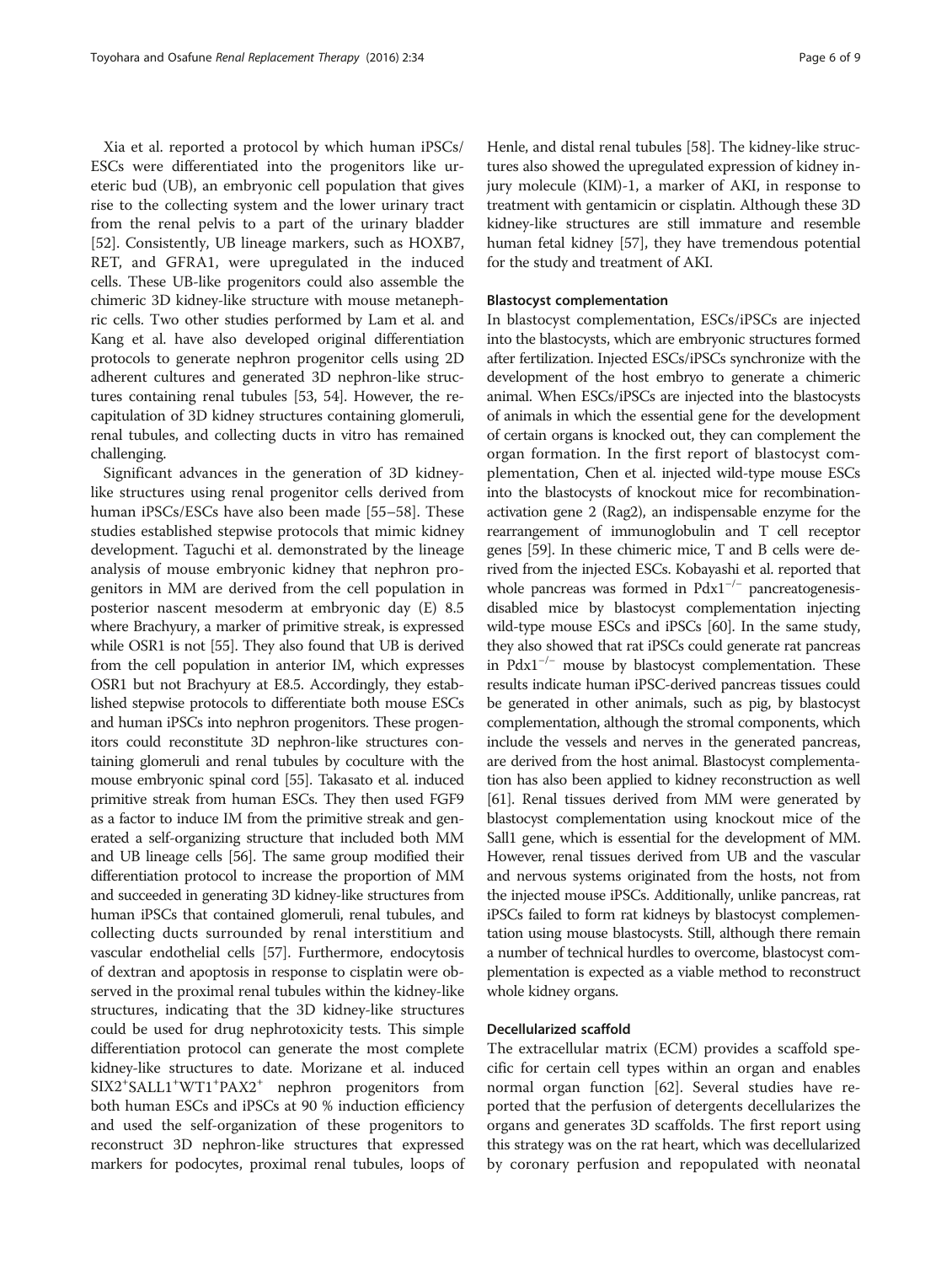cardiac cells, fibrocytes, endothelial cells, and smooth muscle cells. After 8 days of the repopulation, contraction and pump function of the heart were observed [\[63\]](#page-8-0). Other organs, such as the liver and lung, have also been reconstructed using decellularized scaffolds [[64](#page-8-0), [65\]](#page-8-0), as too has kidney. Ross et al. decellularized rat kidneys and reseeded them with undifferentiated mouse ESCs. The ESCs subsequently lost their embryonic appearance and expressed renal markers, including Pax2 and Ksp-cadherin [[66](#page-8-0)]. Song et al. decellularized rat, porcine, and human kidneys by detergent perfusion and then reseeded the decellularized rat kidneys with endothelial and epithelial cells. The construct was perfused with media in a sterilized organ bioreactor that acted as a closed system. The reconstructed kidneys expressed markers for podocytes and renal tubules. Furthermore, urine was generated from the reconstructed kidney after orthotopic transplantation into rat [\[67](#page-8-0)]. In general, the key to successful decellularized scaffold methods is identifying which cells should be used for the reseeding.

#### Bioartificial kidney

Hemodialysis and hemofiltration therapies have substantially contributed to curing patients who suffer from AKI or CKD. Although these treatments can excrete small molecules and substitute for some renal functions, they cannot completely replace the transport and endocrinologic functions of renal tubule cells. Therefore, the replacement of renal tubular functions has been investigated using bioartificial kidneys. Humes et al. developed a therapeutic device in which porcine renal tubule cells were attached inside polysulfone hollow fibers that were installed in an extracorporeal perfusion circuit [[68\]](#page-8-0). Importantly, clinical trials using this approach reported better survival and more rapid recovery from AKI [[69, 70](#page-8-0)]. Saito et al. also reported a bioartificial renal tubule device that reduces the expression levels of inflammatory cytokines and increased the life span of AKI goats [\[71](#page-8-0)]. These results suggest bioartificial devices may diminish the morbidity and mortality of AKI patients [[72](#page-8-0), [73](#page-8-0)], but the type(s) of renal tubule cells used needs further consideration.

## Hurdles to overcome

Although regenerative therapy for AKI has been vigorously examined, there remain many hurdles for its clinical application. As for cell transplantation, the route of cell delivery and the volume of cells to be transplanted need to be optimized. Currently, deliver methods include directly injecting cells into the renal parenchyma and renal subcapsular space and also using transvascular approaches, but all have flaws. Injection into the renal parenchyma allows cells to directly approach the injured kidney tissues, which might be advantageous for the cells

to integrate into the host kidney tissues. However, this approach injures the host kidneys themselves, which may cause severe bleeding and deterioration of renal functions. Transplantation into the renal subcapsular space, on the other hand, is relatively safe and suitable for exerting paracrine effects, but integration of the transplanted cells into the host kidney tissues might occur at low efficiency. Finally, although transvascular approaches may be technically the easiest, the transplanted cells are distributed into other organs and risk embolization. The integration of transplanted cells into the host kidney tissues is also difficult with this approach.

While studies using mice should help optimize cell therapies, mouse AKI models may have different etiologies from the human disease. Additionally, species differences, such as body size and anatomy, make it difficult to extrapolate disease model results to clinical practice. Preclinical studies using animals that are closer to human, like monkeys and pigs, would be needed before clinical trials.

Kidney reconstruction could be a radical treatment and applied to almost all kinds of AKI, including those resulting from pre- and post-renal failure as well as ATN. However, there are still several obstacles before we could replace failed kidneys with reconstructed ones. Function and safety for clinical application of reconstructed kidneys need to be confirmed. The reconstruction of the urinary drainage tracts must also be addressed. Recently, Yokote et al. developed an excellent urine excretion strategy [[74](#page-8-0)]. They transplanted pig and rat MM with the cloaca into host animals and then allowed the grafts to develop into functional kidney that filtrated urine from the host blood stream. They connected the host animal's ureter to the bladder developed from the transplanted cloaca. This strategy avoided hydronephrosis, and the developed kidney consequently discharged urine via the recipient's ureter.

#### Conclusions

In this review, we summarize the two main regenerative medicine strategies for the treatment of AKI: cell transplantation and kidney reconstruction. Of the two, cell transplantation is far more established and can be used in AKI cases that are not severe. Cell therapy operates by replacing the injured renal tubule cells with renal stem/progenitor cells or by exerting paracrine effects with trophic factors secreted from renal stem/progenitor cells that help the injured renal tubules regenerate. Candidate cells include HSCs, MSCs, or renal progenitors isolated from adult kidneys or induced from iPSCs. Of these, iPSCs show the promise, as they are relatively easy to establish and infinitely proliferate. However, efficient differentiation protocols for renal progenitors remain to be established before iPSCs can be used to treat AKI clinically. In the most severe cases of AKI, a more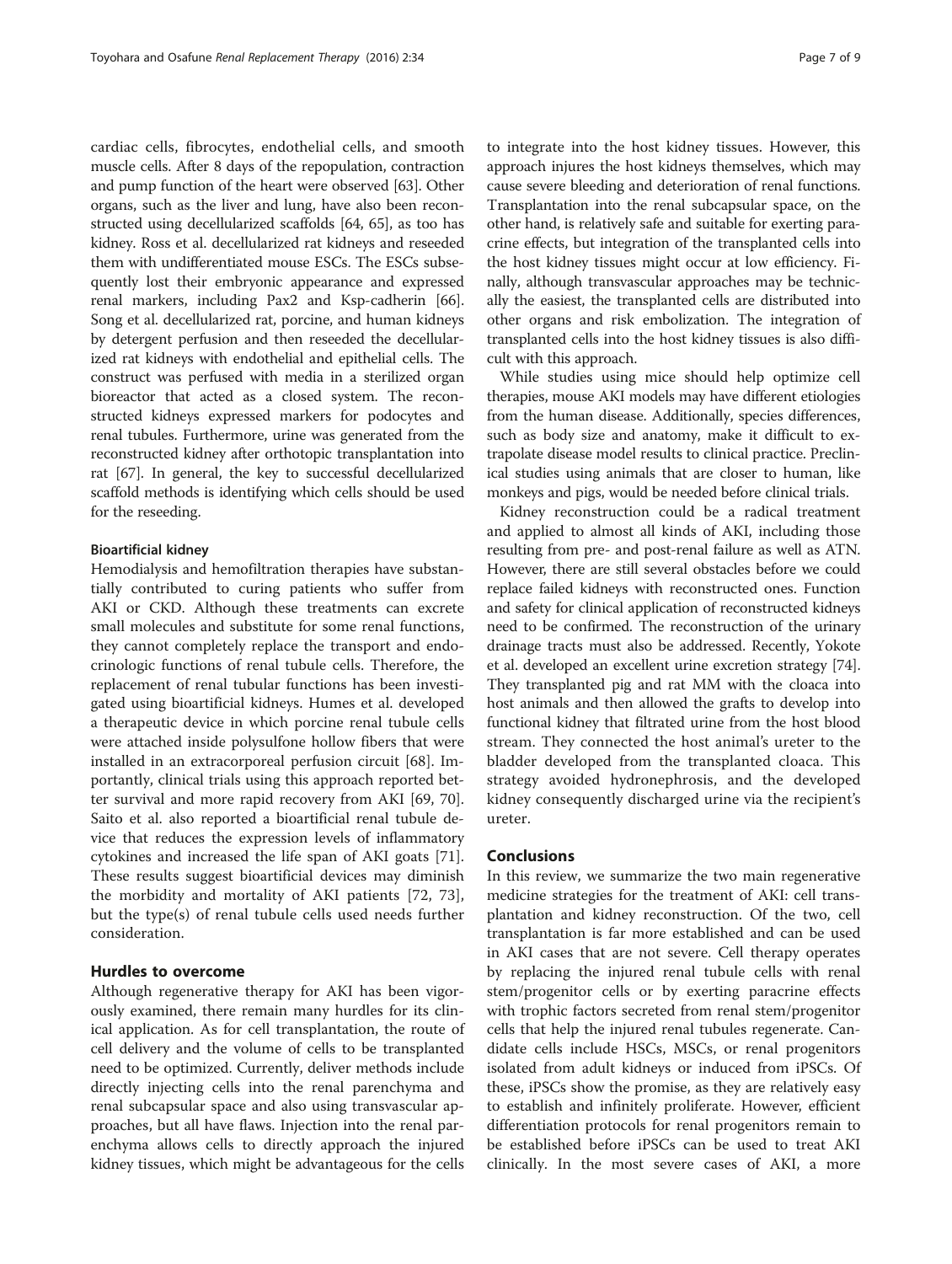<span id="page-7-0"></span>ambitious strategy, kidney reconstruction, is being considered. Here, whole kidneys are being reconstructed in the lab for replacing the diseased kidney. This strategy aims to comprehensively recapitulate renal function. In cell transplantation and kidney reconstruction, considering recent progress made in these fields, the next decades will see tremendous advances.

#### Acknowledgements

The authors would like to thank Dr. Peter Karagiannis, Center for iPS Cell Research and Application (CiRA), Kyoto University, for critically reading and revising the manuscript. This research is supported by the Japan Society for the Promotion of Science (JSPS) through its "Funding Program for World-Leading Innovative R&D on Science and Technology (FIRST Program)," and by the Japan Agency for Medical Research and Development (AMED) through its research grant "Projects for Technological Development and Core Center for iPS Cell Research, Research Center Network for Realization of Regenerative Medicine."

#### Authors' contributions

TT and KO drafted the manuscript. Both authors read and approved the final manuscript.

#### Competing interests

KO is a founder and member without salary of the scientific advisory boards of iPS Portal, Japan.

#### Author details

<sup>1</sup>Department of Stem Cell and Regenerative Biology and Harvard Stem Cell Institute, Harvard University, 7 Divinity Ave, Cambridge, MA 02138, USA. <sup>2</sup> Center for iPS Cell Research and Application (CiRA), Kyoto University, 53 Kawahara-cho, Shogoin, Sakyo-ku, Kyoto 606-8507, Japan.

#### Received: 10 March 2016 Accepted: 13 May 2016 Published online: 22 August 2016

#### References

- 1. Fujii T, Uchino S, Takinami M, Bellomo R. Validation of the kidney disease improving global outcomes criteria for AKI and comparison of three criteria in hospitalized patients. Clin J Am Soc Nephrol. 2014;9(5):848–54.
- 2. Uchino S, Kellum JA, Bellomo R, Doig GS, Morimatsu H, Morgera S, et al. Acute renal failure in critically ill patients: a multinational, multicenter study. JAMA. 2005;294(7):813–8.
- 3. Jiang S, Tang Q, Rong R, Tang L, Xu M, Lu J, et al. Mycophenolate mofetil inhibits macrophage infiltration and kidney fibrosis in long-term ischemiareperfusion injury. Eur J Pharmacol. 2012;688(1-3):56–61.
- 4. Chawla LS, Eggers PW, Star RA, Kimmel PL. Acute kidney injury and chronic kidney disease as interconnected syndromes. N Engl J Med. 2014;371(1):58–66.
- 5. Prowle JR. Acute kidney injury: an intensivist's perspective. Pediatr Nephrol. 2013;29(1):13–21.
- 6. Takahashi K, Tanabe K, Ohnuki M, Narita M, Ichisaka T, Tomoda K, et al. Induction of pluripotent stem cells from adult human fibroblasts by defined factors. Cell. 2007;131(5):861–72.
- 7. Yu J, Vodyanik MA, Smuga-Otto K, Antosiewicz-Bourget J, Frane JL, Tian S, et al. Induced pluripotent stem cell lines derived from human somatic cells. Science. 2007;318(5858):1917–20.
- 8. Kimbrel EA, Lanza R. Current status of pluripotent stem cells: moving the first therapies to the clinic. Nat Rev Drug Discov. 2015;14(10):681–92.
- Kramann R, Kusaba T, Humphreys BD. Who regenerates the kidney tubule? Nephrol Dial Transplant. 2015;30(6):903–10.
- 10. Kusaba T, Lalli M, Kramann R, Kobayashi A, Humphreys BD. Differentiated kidney epithelial cells repair injured proximal tubule. Proc Natl Acad Sci U S A. 2014;111(4):1527–32.
- 11. Challen GA, Boles N, Lin KK, Goodell MA. Mouse hematopoietic stem cell identification and analysis. Cytometry A. 2009;75(1):14–24.
- 12. Bryder D, Rossi DJ, Weissman IL. Hematopoietic stem cells: the paradigmatic tissue-specific stem cell. Am J Pathol. 2006;169(2):338–46.
- 13. Kale S, Karihaloo A, Clark PR, Kashgarian M, Krause DS, Cantley LG. Bone marrow stem cells contribute to repair of the ischemically injured renal tubule. J Clin Invest. 2003;112(1):42–9.
- 14. Lin F, Cordes K, Li L, Hood L, Couser WG, Shankland SJ, et al. Hematopoietic stem cells contribute to the regeneration of renal tubules after renal ischemia-reperfusion injury in mice. J Am Soc Nephrol. 2003;14(5):1188–99.
- 15. Li B, Cohen A, Hudson TE, Motlagh D, Amrani DL, Duffield JS. Mobilized human hematopoietic stem/progenitor cells promote kidney repair after ischemia/reperfusion injury. Circulation. 2010;121(20):2211–20.
- 16. Held PK, Al-Dhalimy M, Willenbring H, Akkari Y, Jiang S, Torimaru Y, et al. In vivo genetic selection of renal proximal tubules. Mol Ther. 2006;13(1):49–58.
- 17. Togel F, Isaac J, Westenfelder C. Hematopoietic stem cell mobilizationassociated granulocytosis severely worsens acute renal failure. J Am Soc Nephrol. 2004;15(5):1261–7.
- 18. Al-Nbaheen M, Vishnubalaji R, Ali D, Bouslimi A, Al-Jassir F, Megges M, et al. Human stromal (mesenchymal) stem cells from bone marrow, adipose tissue and skin exhibit differences in molecular phenotype and differentiation potential. Stem Cell Rev. 2013;9(1):32–43.
- 19. Eirin A, Lerman LO. Mesenchymal stem cell treatment for chronic renal failure. Stem Cell Res Ther. 2014;5(4):83.
- 20. Lee RH, Seo MJ, Reger RL, Spees JL, Pulin AA, Olson SD, et al. Multipotent stromal cells from human marrow home to and promote repair of pancreatic islets and renal glomeruli in diabetic NOD/scid mice. Proc Natl Acad Sci U S A. 2006;103(46):17438–43.
- 21. Togel F, Hu Z, Weiss K, Isaac J, Lange C, Westenfelder C. Administered mesenchymal stem cells protect against ischemic acute renal failure through differentiation-independent mechanisms. Am J Physiol Renal Physiol. 2005;289(1):F31–42.
- 22. Cantaluppi V, Biancone L, Quercia A, Deregibus MC, Segoloni G, Camussi G. Rationale of mesenchymal stem cell therapy in kidney injury. Am J Kidney Dis. 2013;61(2):300–9.
- 23. Camussi G, Deregibus MC, Bruno S, Cantaluppi V, Biancone L. Exosomes/ microvesicles as a mechanism of cell-to-cell communication. Kidney Int. 2010;78(9):838–48.
- 24. Morigi M, Imberti B, Zoja C, Corna D, Tomasoni S, Abbate M, et al. Mesenchymal stem cells are renotropic, helping to repair the kidney and improve function in acute renal failure. J Am Soc Nephrol. 2004;15(7):1794–804.
- 25. Morigi M, Introna M, Imberti B, Corna D, Abbate M, Rota C, et al. Human bone marrow mesenchymal stem cells accelerate recovery of acute renal injury and prolong survival in mice. Stem Cells. 2008;26(8):2075–82.
- 26. Reis LA, Borges FT, Simoes MJ, Borges AA, Sinigaglia-Coimbra R, Schor N. Bone marrow-derived mesenchymal stem cells repaired but did not prevent gentamicin-induced acute kidney injury through paracrine effects in rats. PLoS One. 2012;7(9), e44092.
- 27. Herrera MB, Bussolati B, Bruno S, Fonsato V, Romanazzi GM, Camussi G. Mesenchymal stem cells contribute to the renal repair of acute tubular epithelial injury. Int J Mol Med. 2004;14(6):1035–41.
- 28. Chen YT, Sun CK, Lin YC, Chang LT, Chen YL, Tsai TH, et al. Adipose-derived mesenchymal stem cell protects kidneys against ischemia-reperfusion injury through suppressing oxidative stress and inflammatory reaction. J Transl Med. 2011;9:51.
- 29. Kim JH, Park DJ, Yun JC, Jung MH, Yeo HD, Kim HJ, et al. Human adipose tissue-derived mesenchymal stem cells protect kidneys from cisplatin nephrotoxicity in rats. Am J Physiol Renal Physiol. 2012;302(9):F1141–50.
- 30. Yasuda K, Ozaki T, Saka Y, Yamamoto T, Gotoh M, Ito Y, et al. Autologous cell therapy for cisplatin-induced acute kidney injury by using nonexpanded adipose tissue-derived cells. Cytotherapy. 2012;14(9):1089–100.
- 31. Furuichi K, Shintani H, Sakai Y, Ochiya T, Matsushima K, Kaneko S, et al. Effects of adipose-derived mesenchymal cells on ischemia-reperfusion injury in kidney. Clin Exp Nephrol. 2012;16(5):679–89.
- 32. Bianchi F, Sala E, Donadei C, Capelli I, Manna GL. Potential advantages of acute kidney injury management by mesenchymal stem cells. World J Stem Cells. 2014;6(5):644–50.
- 33. Souidi N, Stolk M, Seifert M. Ischemia-reperfusion injury: beneficial effects of mesenchymal stromal cells. Curr Opin Organ Transplant. 2013;18(1):34–43.
- 34. Hass R, Kasper C, Bohm S, Jacobs R. Different populations and sources of human mesenchymal stem cells (MSC): a comparison of adult and neonatal tissue-derived MSC. Cell Commun Signal. 2011;9:12.
- 35. Oliver JA, Maarouf O, Cheema FH, Martens TP, Al-Awqati Q. The renal papilla is a niche for adult kidney stem cells. J Clin Invest. 2004;114(6):795–804.
- 36. Maeshima A, Yamashita S, Nojima Y. Identification of renal progenitor-like tubular cells that participate in the regeneration processes of the kidney. J Am Soc Nephrol. 2003;14(12):3138–46.